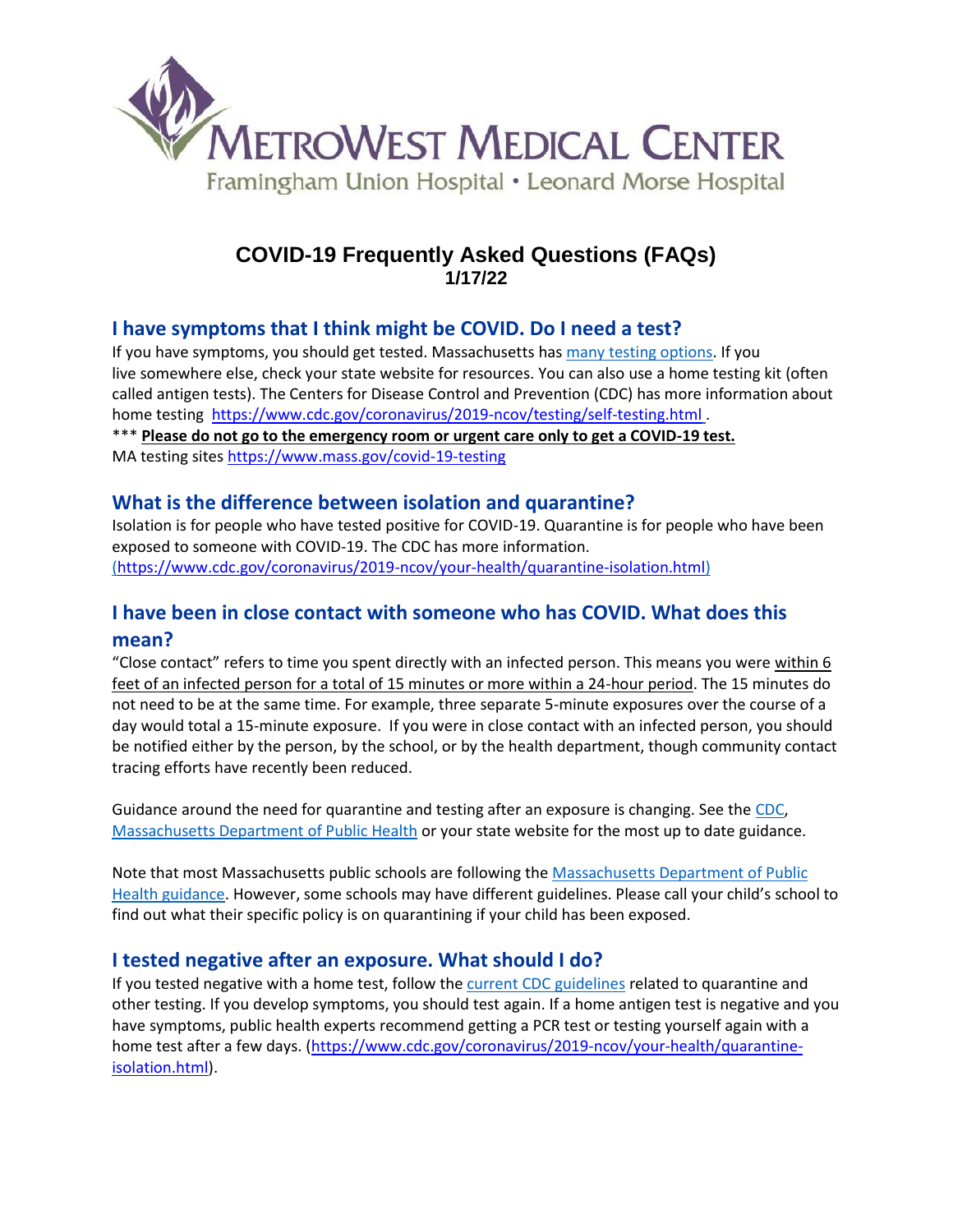In Massachusetts, unless local health departments have chosen otherwise, schools may allow a child to test and stay in school if they were exposed in school. Please call your child's school to understand the school's policy.

### **I tested positive at home. Do I need to get a PCR test?**

If you use a home testing kit and test positive, you have COVID-19. You do not need a PCR test for confirmation. Please star[t home isolation](https://urldefense.com/v3/__https:/nam12.safelinks.protection.outlook.com/?url=https*3A*2F*2Fprotect-us.mimecast.com*2Fs*2FSH-iC2kEposoNyrULJcua*3Fdomain*3Dclick.email.patientgateway.org&data=04*7C01*7Cymiller*40mms.org*7C9e9a5f9dca75491eaeee08d9d113cef2*7C458a53272e354039ab37680f1f49c047*7C0*7C0*7C637770705270074341*7CUnknown*7CTWFpbGZsb3d8eyJWIjoiMC4wLjAwMDAiLCJQIjoiV2luMzIiLCJBTiI6Ik1haWwiLCJXVCI6Mn0*3D*7C3000&sdata=zzKJtXWlJyfDurMuo8VAHt1FEc1*2FlgCcEIzQHwPdok0*3D&reserved=0__;JSUlJSUlJSUlJSUlJSUlJSUlJSUl!!AKy3WxY!rdpsFN7XCkZB-XpNplJPPqcZDwBIcHCLGyM7jkp2Tt5mToRSjm5LVS2CupAnfPH0pzAR6_M$) immediately and notify your close contacts of your positive test. This guidance may change over time depending on how much COVID is in our community. We will let you know if this changes.

### **Am I at high risk for severe COVID-19?**

High-risk conditions for severe COVID-19 include undergoing treatment for cancer, currently taking medications for transplant, or taking immunosuppressant medications for other conditions. Other highrisk conditions, including having chronic lung, kidney, or liver disease; diabetes; HIV; obesity; and age 65 years or older, may pre-dispose you to worse symptoms from COVID-19 or influenza. The CDC has more informatio[n here.](https://urldefense.com/v3/__https:/nam12.safelinks.protection.outlook.com/?url=https*3A*2F*2Fprotect-us.mimecast.com*2Fs*2Fvn7OC5ygvrtYVN8iVLqeS*3Fdomain*3Dclick.email.patientgateway.org&data=04*7C01*7Cymiller*40mms.org*7C9e9a5f9dca75491eaeee08d9d113cef2*7C458a53272e354039ab37680f1f49c047*7C0*7C0*7C637770705270074341*7CUnknown*7CTWFpbGZsb3d8eyJWIjoiMC4wLjAwMDAiLCJQIjoiV2luMzIiLCJBTiI6Ik1haWwiLCJXVCI6Mn0*3D*7C3000&sdata=MUBsBjyq1XQVJPEGkKwLVr*2BrhrKIuGTtSCIP6QEZghs*3D&reserved=0__;JSUlJSUlJSUlJSUlJSUlJSUlJSUl!!AKy3WxY!rdpsFN7XCkZB-XpNplJPPqcZDwBIcHCLGyM7jkp2Tt5mToRSjm5LVS2CupAnfPH0YNC4ZhM$) [\(https://www.cdc.gov/coronavirus/2019-ncov/need-extra-precautions/people-with](https://www.cdc.gov/coronavirus/2019-ncov/need-extra-precautions/people-with-medical-conditions.html)[medical-conditions.html](https://www.cdc.gov/coronavirus/2019-ncov/need-extra-precautions/people-with-medical-conditions.html) )

## **I tested positive. I'm not at [high risk](https://urldefense.com/v3/__https:/nam12.safelinks.protection.outlook.com/?url=https*3A*2F*2Fprotect-us.mimecast.com*2Fs*2Fvn7OC5ygvrtYVN8iVLqeS*3Fdomain*3Dclick.email.patientgateway.org&data=04*7C01*7Cymiller*40mms.org*7C9e9a5f9dca75491eaeee08d9d113cef2*7C458a53272e354039ab37680f1f49c047*7C0*7C0*7C637770705270074341*7CUnknown*7CTWFpbGZsb3d8eyJWIjoiMC4wLjAwMDAiLCJQIjoiV2luMzIiLCJBTiI6Ik1haWwiLCJXVCI6Mn0*3D*7C3000&sdata=MUBsBjyq1XQVJPEGkKwLVr*2BrhrKIuGTtSCIP6QEZghs*3D&reserved=0__;JSUlJSUlJSUlJSUlJSUlJSUlJSUl!!AKy3WxY!rdpsFN7XCkZB-XpNplJPPqcZDwBIcHCLGyM7jkp2Tt5mToRSjm5LVS2CupAnfPH0YNC4ZhM$) for severe disease. I'm worried about my symptoms. What should I do?**

#### **Mild Symptoms – Stay Home and [isolate](https://urldefense.com/v3/__https:/nam12.safelinks.protection.outlook.com/?url=https*3A*2F*2Fprotect-us.mimecast.com*2Fs*2FSH-iC2kEposoNyrULJcua*3Fdomain*3Dclick.email.patientgateway.org&data=04*7C01*7Cymiller*40mms.org*7C9e9a5f9dca75491eaeee08d9d113cef2*7C458a53272e354039ab37680f1f49c047*7C0*7C0*7C637770705270074341*7CUnknown*7CTWFpbGZsb3d8eyJWIjoiMC4wLjAwMDAiLCJQIjoiV2luMzIiLCJBTiI6Ik1haWwiLCJXVCI6Mn0*3D*7C3000&sdata=zzKJtXWlJyfDurMuo8VAHt1FEc1*2FlgCcEIzQHwPdok0*3D&reserved=0__;JSUlJSUlJSUlJSUlJSUlJSUlJSUl!!AKy3WxY!rdpsFN7XCkZB-XpNplJPPqcZDwBIcHCLGyM7jkp2Tt5mToRSjm5LVS2CupAnfPH0pzAR6_M$)**

Mild symptoms are a temperature below 100.4 degrees (below 102.4 degrees for children older than 3 months), aches and pains, or a mild cough. If you have these symptoms, stay at home an[d isolate.](https://urldefense.com/v3/__https:/nam12.safelinks.protection.outlook.com/?url=https*3A*2F*2Fprotect-us.mimecast.com*2Fs*2FSH-iC2kEposoNyrULJcua*3Fdomain*3Dclick.email.patientgateway.org&data=04*7C01*7Cymiller*40mms.org*7C9e9a5f9dca75491eaeee08d9d113cef2*7C458a53272e354039ab37680f1f49c047*7C0*7C0*7C637770705270230578*7CUnknown*7CTWFpbGZsb3d8eyJWIjoiMC4wLjAwMDAiLCJQIjoiV2luMzIiLCJBTiI6Ik1haWwiLCJXVCI6Mn0*3D*7C3000&sdata=YcjbutCuEqAKlB6wtIsKAPkDF8hc*2BX0aEN9b8GlLitk*3D&reserved=0__;JSUlJSUlJSUlJSUlJSUlJSUlJSUl!!AKy3WxY!rdpsFN7XCkZB-XpNplJPPqcZDwBIcHCLGyM7jkp2Tt5mToRSjm5LVS2CupAnfPH0-I5nAKI$) Rest, drink plenty of fluids, and monitor your symptoms. Hopefully you will start feeling better within a few days. You do not need to contact your doctor to let them know you have COVID.

#### **Moderate Symptoms – Call Your Care Provider**

If you have moderate symptoms like a fever higher than 100.4 degrees, significant coughing, or shortness of breath, contact your primary care provider's office. If you are receiving cancer treatment, please call your oncologist's office.

For children ages 3 months and older who are not immunocompromised, a high fever is greater than 102.4 degrees. If your child has a fever, significant coughing or shortness of breath, you should call their primary care provider's office. You should also call if they are sleepier, if they have not gone to the bathroom in more than 10 hours (if 3 years or older) or more than 8 hours (if younger than 3 years old). Your child's doctor can recommend next steps.

#### **Severe Symptoms – Emergency**

Go to the Emergency Department if you have severe symptoms such as:

- Severe trouble breathing
- **•** Persistent pain or pressure in the chest
- New confusion or dizziness
- Inability to wake or stay awake
- Pale, gray, or blue-colored skin, lips, or nail beds, depending on skin tone